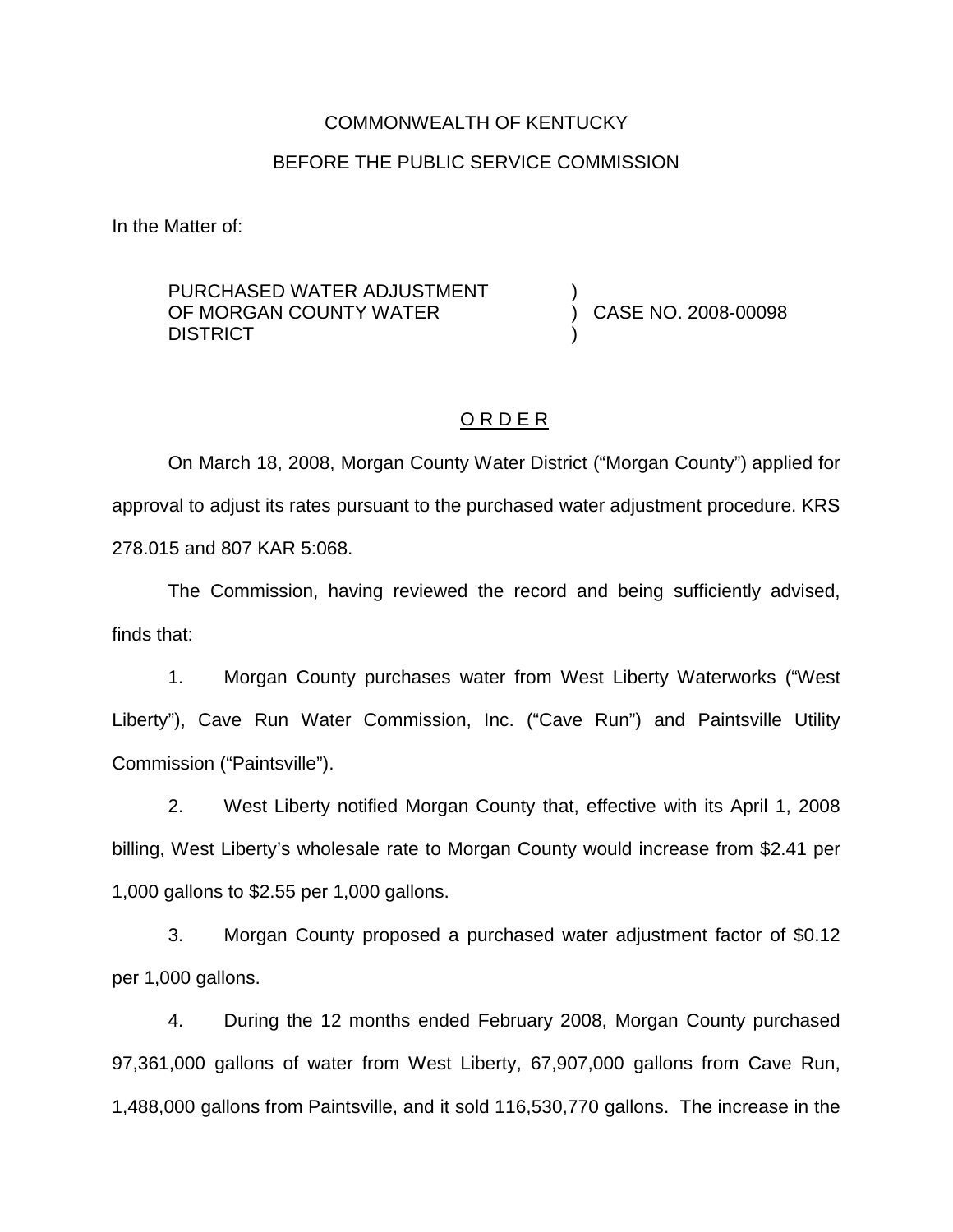cost of purchased water is \$13,630.54, resulting in a purchased water adjustment factor of \$0.12 per 1,000 gallons.

5. The purchased water adjustment factor of \$0.12 per 1,000 gallons is fair, just, and reasonable and should be approved.

IT IS THEREFORE ORDERED that:

1. The rates proposed by Morgan County are approved.

2. The purchased water adjustment factor of \$0.12 per 1,000 gallons as calculated in Appendix A is approved.

3. The rates in Appendix B, attached hereto and incorporated herein, are fair, just, and reasonable and are approved for services on or after April 1, 2008.

4. Within 20 days of the date of this Order, Morgan County shall file with the Commission revised tariff sheets showing the rates approved herein.

Done at Frankfort, Kentucky, this 11<sup>th</sup> day of April, 2008.

By the Commission

cutive Director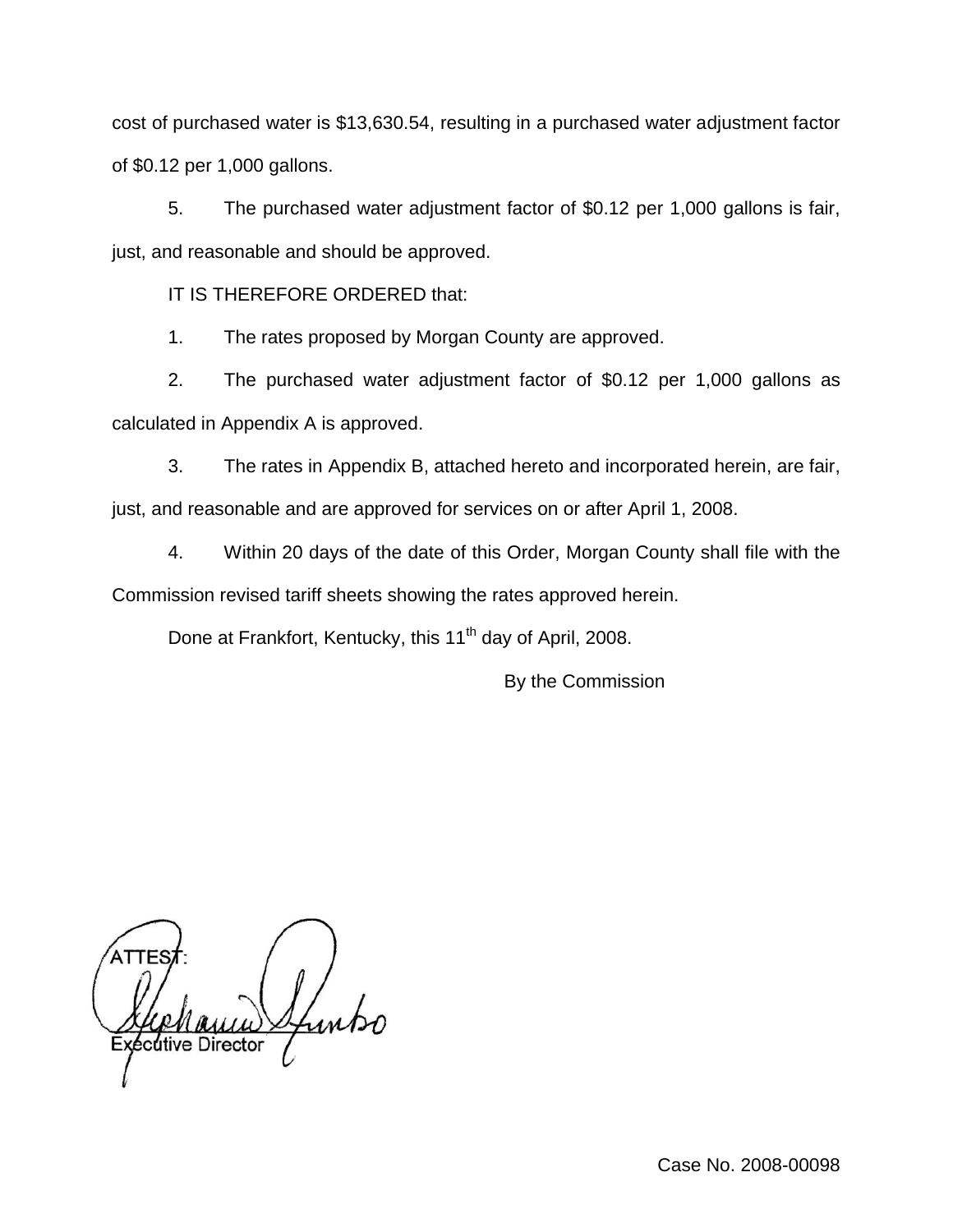#### APPENDIX A

## APPENDIX TO AN ORDER OF THE KENTUCKY PUBLIC SERVICE COMMISSION IN CASE NO. 2008-00098 DATED APRIL 11, 2008

New Rate Base Rate

Purchases in gallons 97,361,000 97,361,000  $$248,270.55$ 

Volumetric rate \$ 2.55 /1,000 \$ 2.41/1,000

Increased water cost \$ 13,630.54

Increased water cost \$13,630.54 Divided by gallons sold 116,530,770<br>Purchased water adjustment factor \$0.12per 1,000 gallons Purchased water adjustment factor

West Liberty